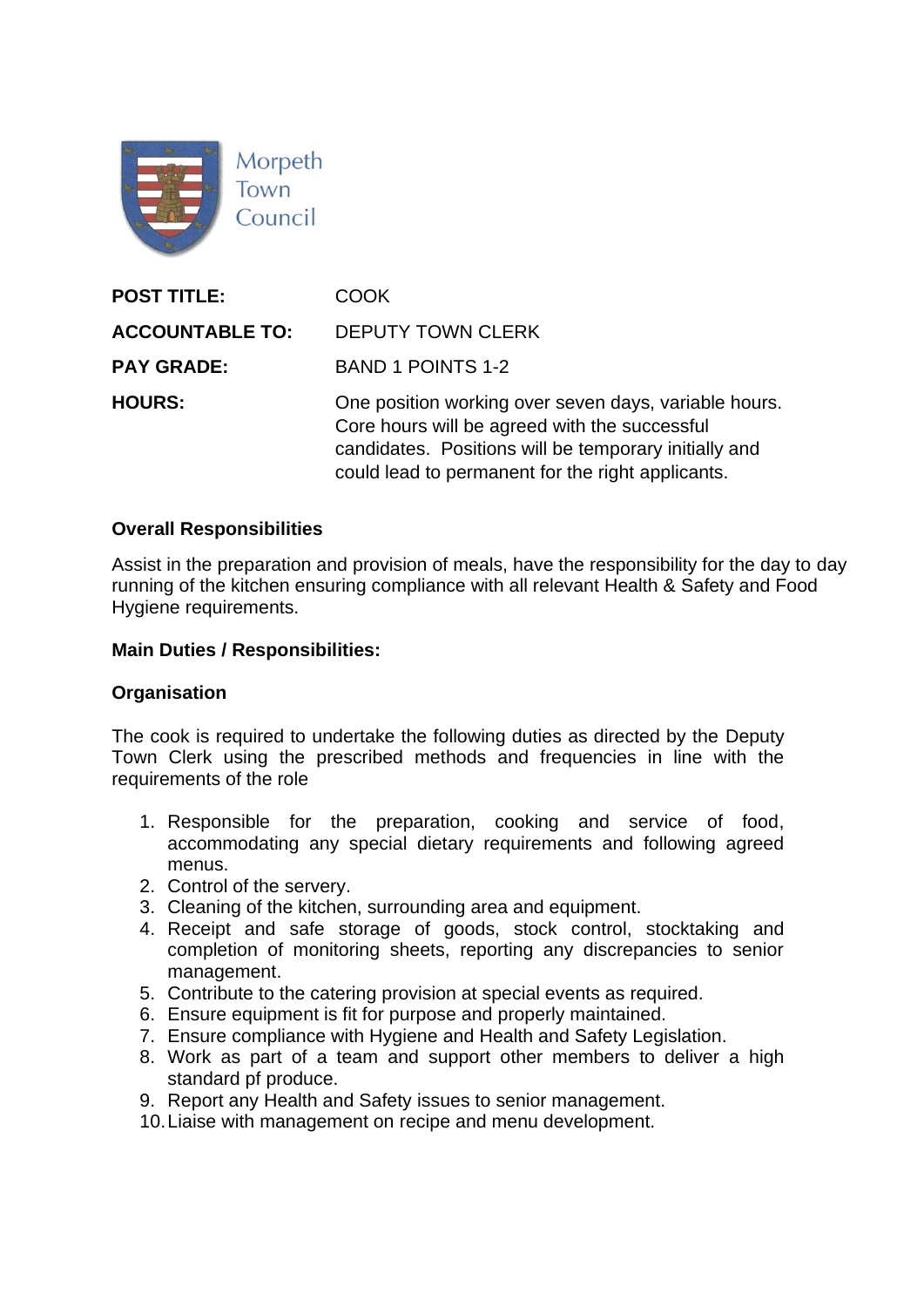## **Administration**

- 1. Liaise with senior management as required to ensure the cleaning rota operates smoothly.
- 2. Report catering supply requirements and stock levels to the Office.
- 3. Carry out routine administrative tasks as required.

#### **Resources**

- 1. Operational control of the kitchen.
- 2. Maintain a tidy and organised workspace and storage area.
- 3. Check equipment used and ensure health and safety guidelines are adhered to.
- 4. Attend training as and when required.
- 5. Provide support to staff as requested and in accordance with own training / skill parameters.

### **General**

The post holder may be required to perform duties other than those given in the job description for the post. The particular duties and responsibilities attached to posts may vary from time to time without changing the general character of the duties or the level of responsibilities entailed. Such variations are a common occurrence and would not themselves justify the re-evaluation of the post. In cases, however, where a permanent and substantial change in duties and responsibilities of the post occurs, consistent with a higher level of responsibility, then the post would be eligible for re-evaluation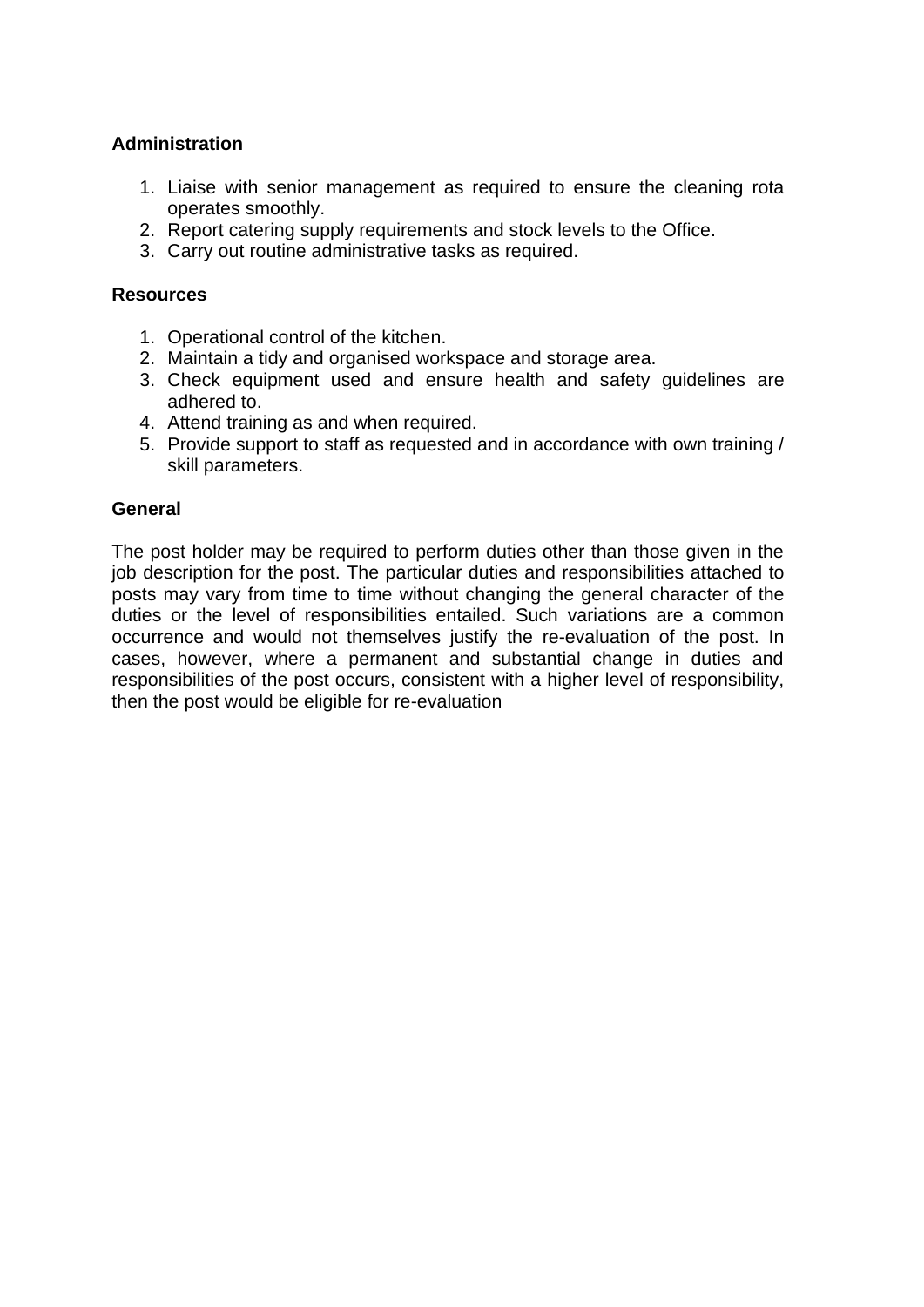# **COOK**

# **PERSON SPECIFICATION**

| <b>Factor</b>                          | <b>Essential</b>                                                                                                                                                                                                                                                                                                                                                                                                                                                                                                                                                                                                                                                                                          | <b>Desirable</b>                                                                                                                                                                                                 |
|----------------------------------------|-----------------------------------------------------------------------------------------------------------------------------------------------------------------------------------------------------------------------------------------------------------------------------------------------------------------------------------------------------------------------------------------------------------------------------------------------------------------------------------------------------------------------------------------------------------------------------------------------------------------------------------------------------------------------------------------------------------|------------------------------------------------------------------------------------------------------------------------------------------------------------------------------------------------------------------|
| <b>Education and</b><br>Qualifications | Level 2 Food Hygiene and<br><b>Safety for Catering</b><br>Knowledge of the full range of<br>$\bullet$<br>tasks together with the<br>operation of associated<br>equipment<br>Knowledge of Health and<br>Safety legislation relating to a<br>catering environment<br>Manual handling training                                                                                                                                                                                                                                                                                                                                                                                                               | Level 3 Food<br>Hygiene and<br>Safety for<br>Catering                                                                                                                                                            |
| Skills, knowledge<br>and experience    | Relevant experience of<br>working in a commercial<br>catering environment to<br>include food preparation and<br>cooking to the highest<br>standards<br>Literacy skills sufficient to<br>$\bullet$<br>read text and write<br>straightforward sentences<br>Numeracy skills sufficient to<br>undertake straightforward<br>arithmetic functions<br>Ability to plan and organise<br>self and resources, including<br>effective use of own time<br>Resourceful and works with<br>$\bullet$<br>initiative and without constant<br>supervision<br>Listens, consults others and<br>$\bullet$<br>communicates clearly<br><b>Customer care skills</b><br><b>Appropriately follows</b><br>instructions to achieve set | Comprehensive<br>understanding<br>of HACCP and<br><b>COSHH</b><br>Background<br>$\bullet$<br>knowledge of<br>the undertaking<br>of temperature<br>checks<br>throughout<br>service and<br>accepting<br>deliveries |